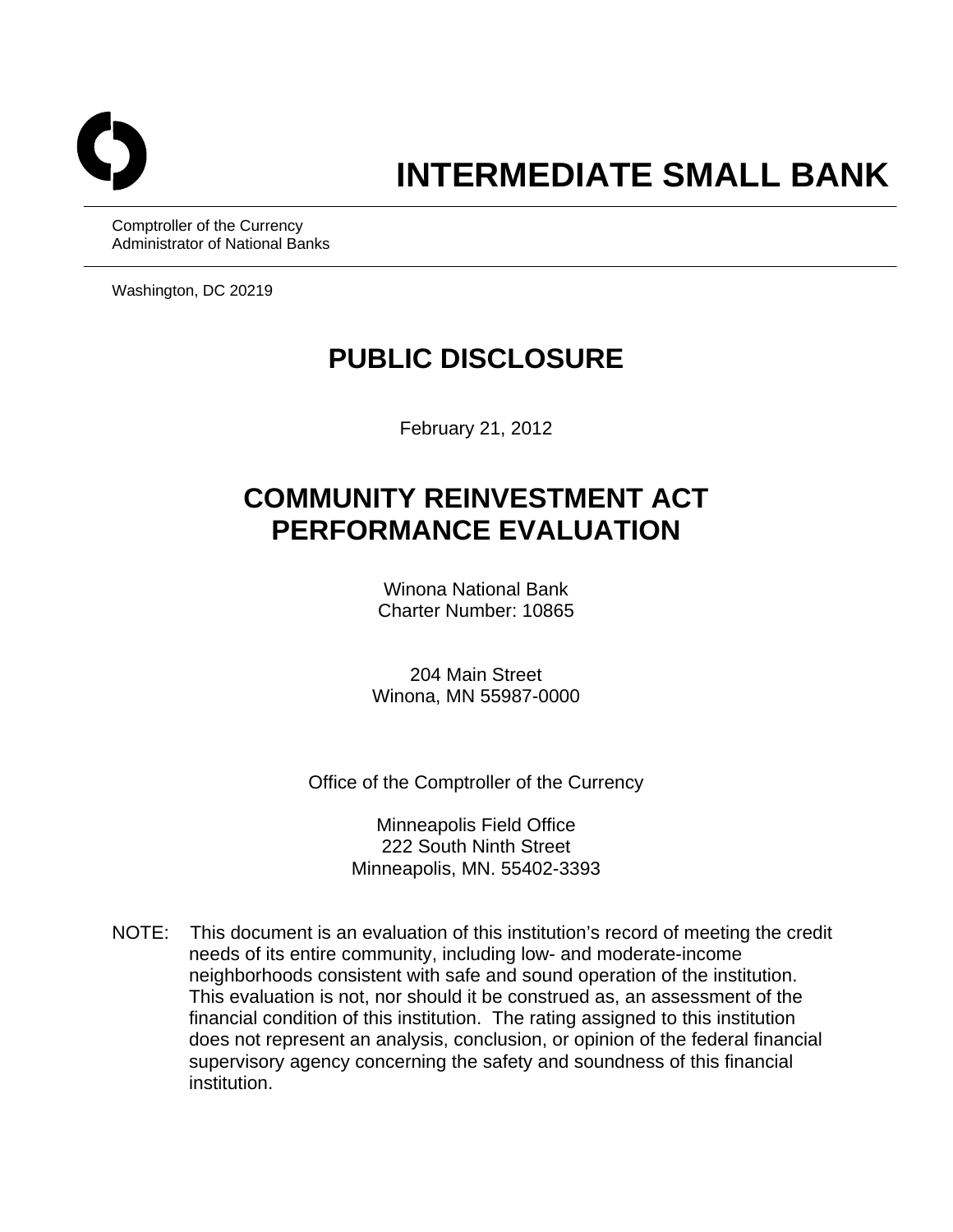#### **INSTITUTION'S CRA RATING: This institution is rated Satisfactory**

#### **The Lending Test is rated: Satisfactory. The Community Development Test is rated: Satisfactory.**

Summarize the major factors supporting the institution's rating.

- The bank's average loan-to-deposit ratio is reasonable.
- The bank originates a majority of its loans within its assessment area.
- The bank has a reasonable distribution of credit among businesses of different sizes and an excellent distribution of credit among residential real estate borrowers of different income levels.
- The bank demonstrates satisfactory responsiveness to community development needs in its assessment area through community development loans, investments, and services.

# **Scope of Examination**

We assessed Winona National Bank's (WNB) record of meeting the credit needs of the community, consistent with the provisions set forth in the Community Reinvestment Act (CRA). WNB's CRA examination evaluated the bank's lending and community development performance from January 1, 2008 through December 31, 2011. For the lending test, the analysis is based on a review of the bank's loan originations in 2009, 2010 and 2011 to determine primary products. The table below depicts the volume of loans originated during this time period.

| WNB Loan Originations in 2009, 2010 and 2011 |     |         |  |  |  |  |  |
|----------------------------------------------|-----|---------|--|--|--|--|--|
| Volume by \$<br>Volume by #<br>Loan Type     |     |         |  |  |  |  |  |
| <b>Business Loans</b>                        | 34% | 11%     |  |  |  |  |  |
| Home Mortgage Loans                          | 62% | 52%     |  |  |  |  |  |
| Consumer Loans                               | 2%  | 37%     |  |  |  |  |  |
| Agricultural Loans                           | 2%  | $.01\%$ |  |  |  |  |  |

 *Based on originations provided by the bank* 

For purposes of this evaluation, the primary loan types are business loans and residential real estate loans. These products represent 96% of the dollar volume and 63% of the number of loans originated. We selected a random sample of 20 loans from each primary product to conduct our analysis.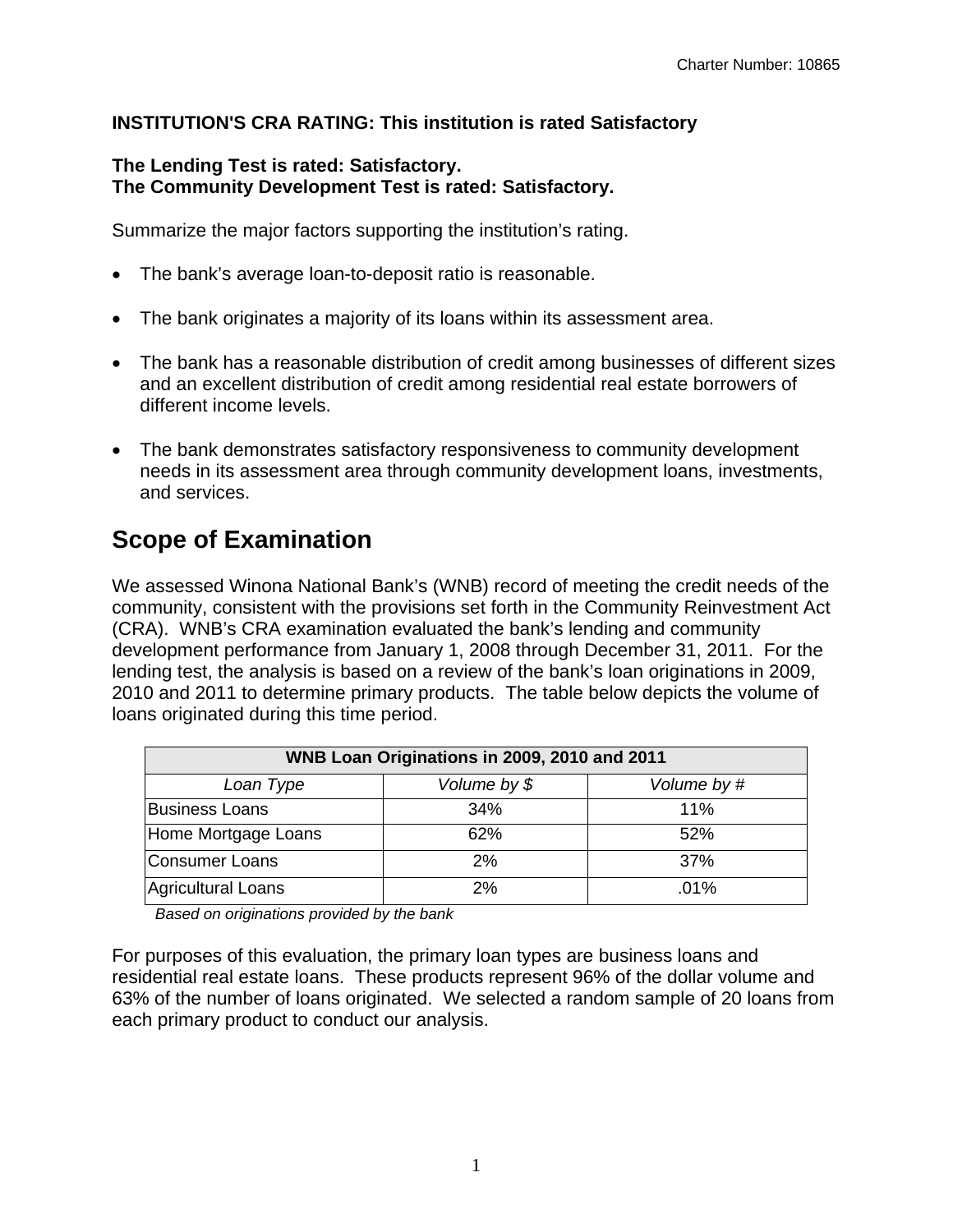The evaluation period for community development (CD) activity is January 1, 2008 through December 31, 2011. We reviewed the banks community developments loans, investments, and services based on information provided by bank management. We used only those that met the regulatory definition for community development in our analysis.

## **Description of Institution**

WNB is a \$303 million bank located in Winona, MN. WNB has three locations, all in Winona, and six 24-hour ATM's. Of the six ATM's, three are deposit-taking and located at each branch. The city of Winona is described as a historic island city, nestled between the covered limestone river bluffs and the mighty Mississippi River.

WNB offers a variety of deposit and loan products with residential real estate and commercial loans being the primary focus. As of December 31, 2011 WNB reported outstanding loans (by dollar amount and percent of loans) in the following categories: commercial (\$78,925M or 63%), residential real estate (\$24,785M or 20%), consumer (\$4,967 or 4%) and other loans (\$16,987M or 13%). Net loans and leases are 44.58% of average assets.

holding company, located in Winona, Minnesota. The bank is 100 percent owned by Winona Banc Holding Company, a single bank

There are no financial, legal or other factors that impede WNB's ability to meet its CRA obligations. The banks last CRA rating, dated November 13, 2007, was "Satisfactory".

### **Description of Assessment Area**

WNB's assessment area (AA) includes most of Winona County in Minnesota and parts of Buffalo and Trempealeau Counties in Wisconsin. The AA contains a total of 12 census tracts (CT) (9 in Minnesota and 3 in Wisconsin). Based on 2000 census information, 10 of the CT's are middle-income and 2 are upper-income. The AA complies with regulatory requirements and does not arbitrarily exclude any low- or moderate-income geographies. For analysis purposes we relied on information from the Minnesota AA as 77% of the population is located in the Minnesota CT's. Total population in the AA is 55,923 persons. The table below details the demographic and economic characteristics of the Minnesota AA.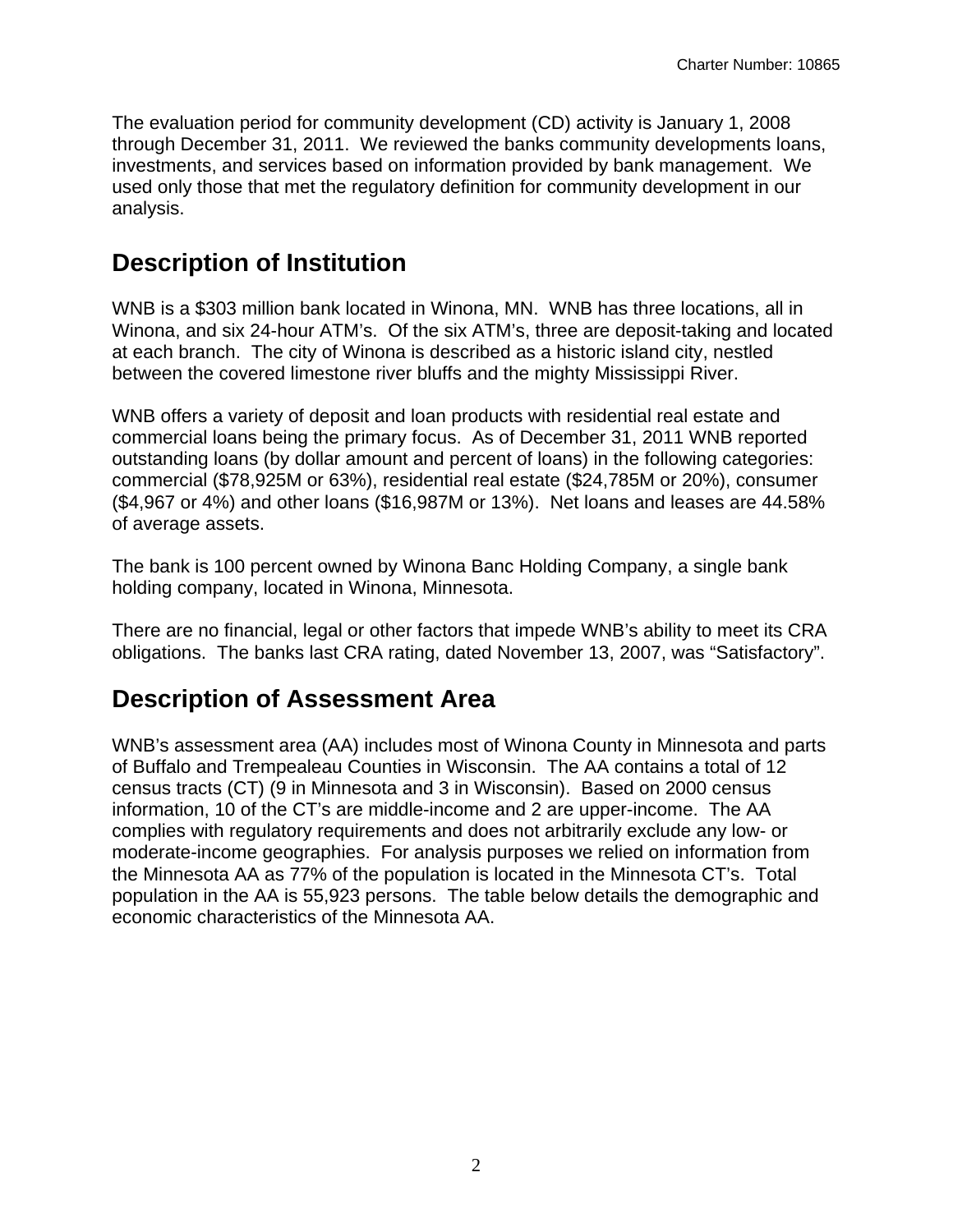| DEMOGRAPHIC AND ECONOMIC CHARACTERISTICS OF THE MN AA |          |
|-------------------------------------------------------|----------|
| Population                                            |          |
| <b>Number of Families</b>                             | 10,552   |
| Number of Households                                  | 17,159   |
| % of Low-Income Families                              | 13.53%   |
| % of Moderate-Income Families                         | 18.27%   |
| % of Middle-Income Families                           | 25.54%   |
| % of Upper-Income Families                            | 42.66%   |
| Geographies                                           |          |
| Number of Census Tracts/BNA                           | 9        |
| % Low-Income Census Tracts/BNA                        | 0.00%    |
| % Moderate-Income Census Tracts/BNA                   | 0.00%    |
| % Middle-Income Census Tracts/BNA                     | 77.78%   |
| % Upper-Income Census Tracts/BNA                      | 22.22%   |
| <b>NA</b>                                             | 0.00%    |
| Median Family Income (MFI)                            |          |
| 2000 MFI for AA                                       | \$50,314 |
| 2011 HUD-Adjusted MFI                                 | \$59,200 |
| <b>Economic Indicators</b>                            |          |
| 2010 Unemployment Rate(Winona                         | 6.9%     |
| County)                                               |          |
| 2011 Median Housing Value                             | \$99,083 |
| % of Households Below Poverty Level                   | 12.51%   |

*Source: 2000 U.S. Census* 

Bank competition in the AA is strong with 9 financial institutions having offices in Winona, Buffalo and Trempealeau Counties. Based on the June 30, 2011 FDIC Deposit Market Share Report, WNB holds 24.87% of the market share of deposits in the AA. WNB ranks 2nd amongst its competitors for market share.

Our community contact indicated that the local financial institutions are active in the community and have a positive impact in the AA. Most notably the financial institutions are financing the needs of the local small businesses. Through their financing efforts small businesses have managed to thrive in the AA despite the current economic conditions. The contact also noted that residential and consumer financing needs are equally being met.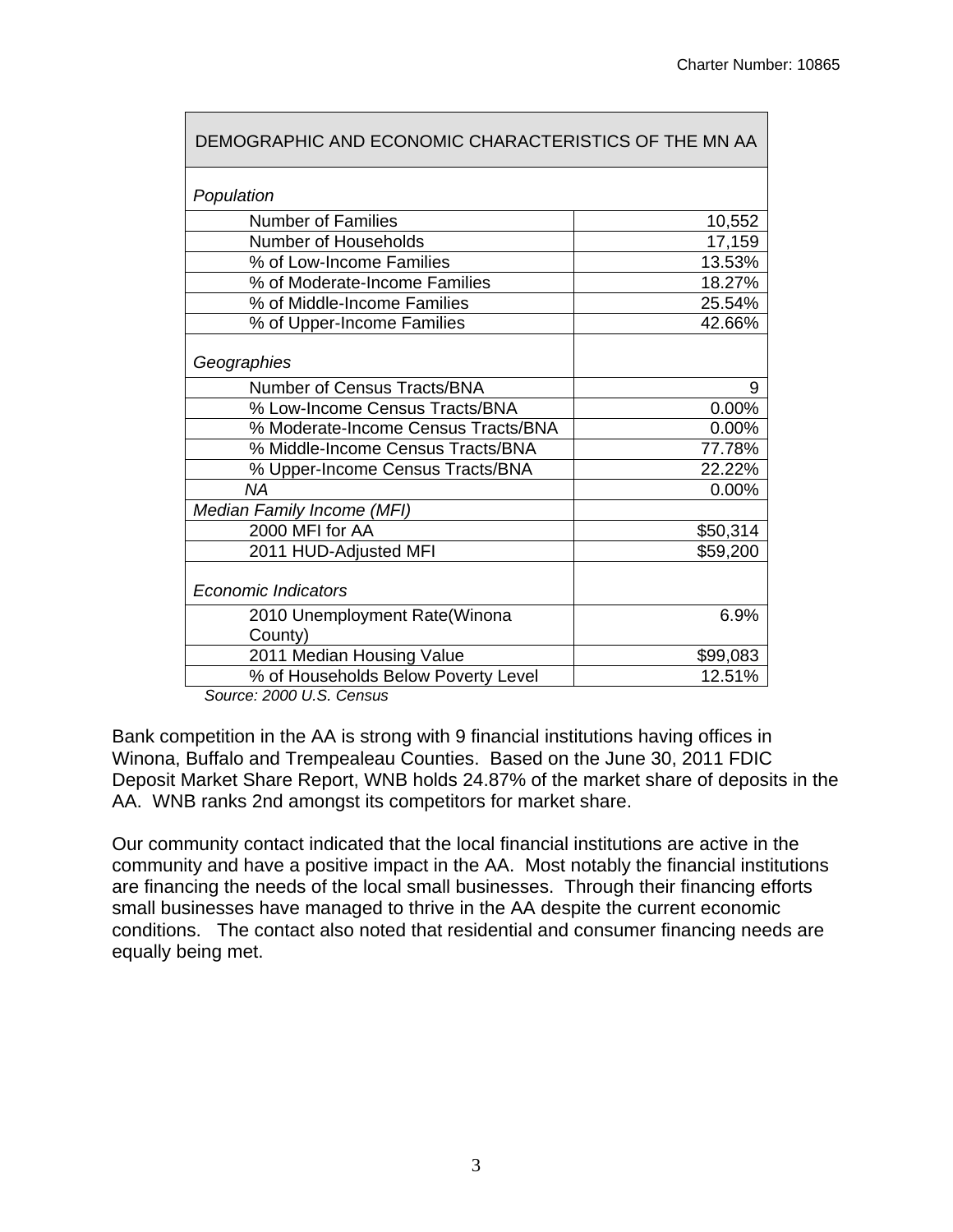# **Conclusions with Respect to Performance Tests**

### **LENDING TEST**

The banks performance under the lending test is Satisfactory. The information detailed in the tables on the following pages support our conclusion.

#### **Loan-to-Deposit Ratio**

The bank's loan-to-deposit (LTD) ratio is reasonable given the size, financial condition, AA needs, and local economic conditions. Over the past 17 quarters, since the bank's last CRA examination, the bank's quarterly LTD ratio averaged 66.02%. The LTD ratio has ranged from as high as 83.98% to as low as 53.52%.

The table below compares WNB's LTD ratio with five other similarly situated financial institutions in the area. The LTD ratios of these institutions range from 69.67% to 120.54%.

| Loan-to-deposit<br>Institution       | Assets as of<br>12/31/11 (\$000s) | <b>Average LTD Ratio</b><br>(%) |
|--------------------------------------|-----------------------------------|---------------------------------|
| Merchants Bank, National Association | 1,241,069                         | 84.16%                          |
| Eastwood Bank                        | 554,616                           | 84.42%                          |
| <b>Winona National Bank</b>          | 279,195                           | 66.02%                          |
| Security State Bank of Lewiston      | 65,997                            | 69.67%                          |
| Altura State Bank                    | 46,641                            | 77.48%                          |
| Minnesota First Credit and Savings   | 29,578                            | 120.54%                         |

*Source: OCC Financial Institution Data Retrieval System (FINDRS)* 

#### **Lending in Assessment Area**

A majority of WNB's loans were originated inside the AA. WNB originated 75% by number and 67% by dollar volume of sampled loans inside the AA. The following table illustrates lending activity during 2009, 2010, and 2011.

| <b>Lending in WNB's AA</b> |                 |        |    |               |                  |           |       |         |   |                           |
|----------------------------|-----------------|--------|----|---------------|------------------|-----------|-------|---------|---|---------------------------|
|                            | Number of Loans |        |    |               | Dollars of Loans |           |       |         |   |                           |
|                            |                 | Inside |    | Outside       | <b>Total</b>     | Inside    |       | Outside |   | Total                     |
| Loan Type                  | #               | %      | #  | $\frac{0}{0}$ |                  |           | %     |         | % |                           |
| Home                       | 13              | 65.00  |    | 35.00         | 20               | 1,826,406 | 64.00 |         |   | 1,026,500 36.00 2,852,906 |
| Commercial                 | 17              | 85.00  | 3  | 15.00         | 20               | 2,598,143 | 68.00 |         |   | 1,197,822 32.00 3,795,965 |
| Totals                     | 30              | 75.00  | 10 | 25.00         | 40               | 4,424,549 | 67.00 |         |   | 2,224,322 33.00 6,648,871 |

*Source: OCC Loan Sample*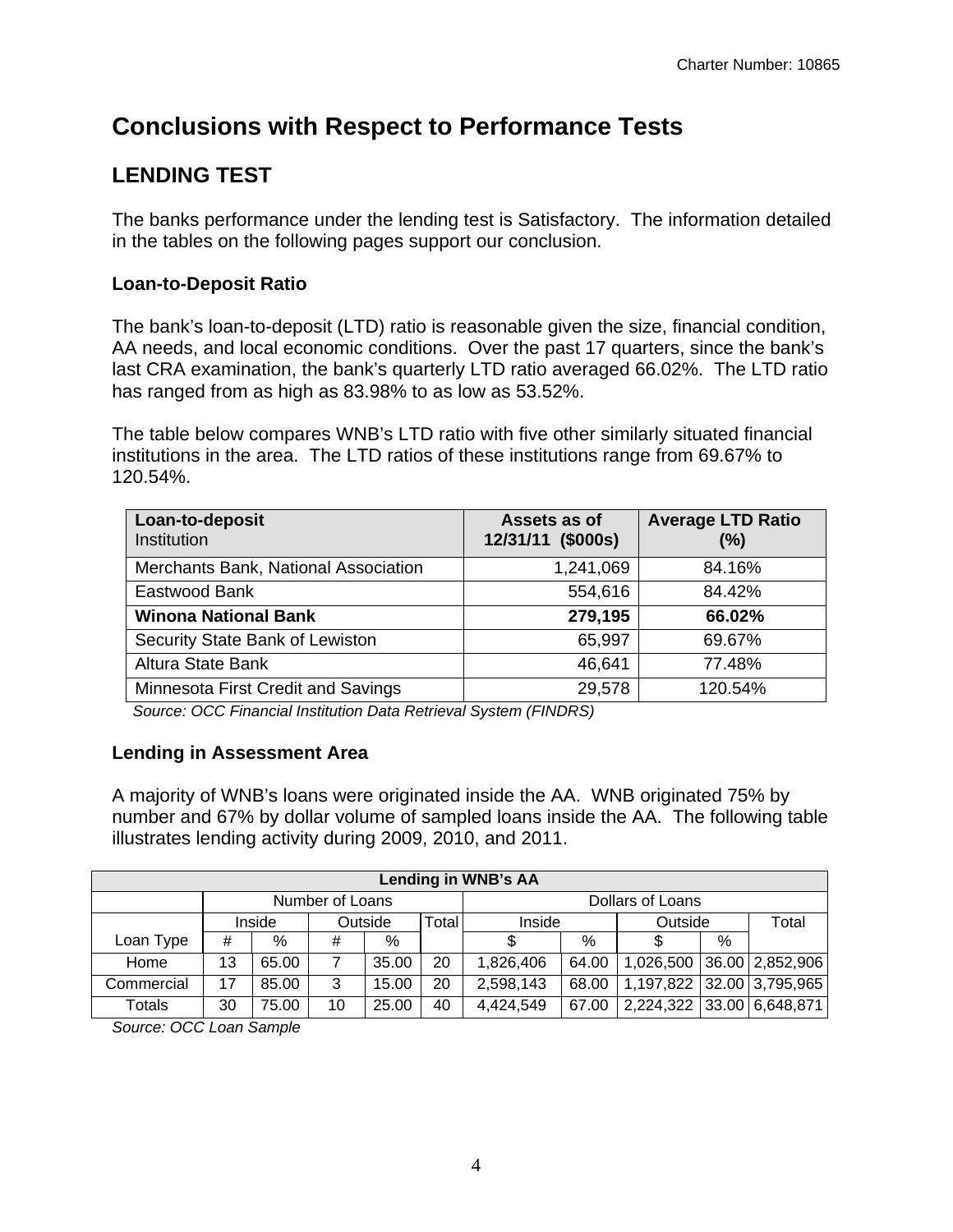#### **Lending to Borrowers of Different Incomes and to Businesses of Different Sizes**

WNB has an excellent distribution of credit among residential real estate borrowers of different income levels based on 2000 census information. The following table compares the percentage of families based on income level located within the AA to those loans made by the bank from the selected loan sample of 20 residential real estate loans.

| Borrower Distribution of Residential Real Estate Loans in WNB's AA |               |       |            |                                                                               |               |            |           |          |  |
|--------------------------------------------------------------------|---------------|-------|------------|-------------------------------------------------------------------------------|---------------|------------|-----------|----------|--|
| Borrower                                                           | Low           |       | Moderate   |                                                                               | Middle        |            | Upper     |          |  |
| Income Level                                                       |               |       |            |                                                                               |               |            |           |          |  |
| Loan Type                                                          | $%$ of AA $ $ | % of  | $\%$ of AA | % of                                                                          | $%$ of AA $ $ | % of       | $%$ of AA | % of     |  |
|                                                                    |               |       |            | Families   Number   Families   Number   Families   Number   Families   Number |               |            |           |          |  |
|                                                                    |               | οf    |            | of Loans                                                                      |               | of Loans   |           | of Loans |  |
|                                                                    |               | Loans |            |                                                                               |               |            |           |          |  |
| Residential                                                        | 13.53%        | 15%   | 18.27%     | 25%                                                                           | 25.54%        | <b>20%</b> | 42.66%    | 40%      |  |
| <b>Real Estate</b>                                                 |               |       |            |                                                                               |               |            |           |          |  |

 *Source: OCC Loan Sample and 2000 U.S. Census Data* 

WNB has a reasonable distribution of credit among businesses of different sizes*.*  Based on a random sample of 20 commercial files, 49% of dollar volume and 70% of the number of loans are to businesses with revenues of \$1 million or less*.* This is comparable to the 70.13% of businesses in the AA having revenues of \$1 million or less. The following table illustrates the bank's borrower distribution of business loans in the AA.

| Borrower Distribution of Loans to Businesses in AA |              |               |              |       |  |  |  |  |  |
|----------------------------------------------------|--------------|---------------|--------------|-------|--|--|--|--|--|
| <b>Business Revenues (or</b>                       | ≤\$1,000,000 | > \$1,000,000 | Unavailable/ | Total |  |  |  |  |  |
| Sales)                                             |              |               | Unknown      |       |  |  |  |  |  |
| % of AA Businesses                                 | 70.13%       | 3.25%         | 26.61%       | 100%  |  |  |  |  |  |
| % of Bank Loans in AA by<br>l#                     | 70.00%       | 30.00%        | 0%           | 100%  |  |  |  |  |  |
| % of Bank Loans in AA by<br>$\sqrt{3}$             | 49.00%       | 51.00%        | 0%           | 100%  |  |  |  |  |  |

 *Source: OCC Loan Sample and 2011 Geo Demographic Data* 

#### **Geographic Distribution of Loans**

The geographic distribution of loans does not provide a meaningful analysis as none of the CTs in the bank's AA are defined as low- or moderate-income CTs.

#### **Responses to Complaints**

The bank did not receive any CRA related complaints during this evaluation period.